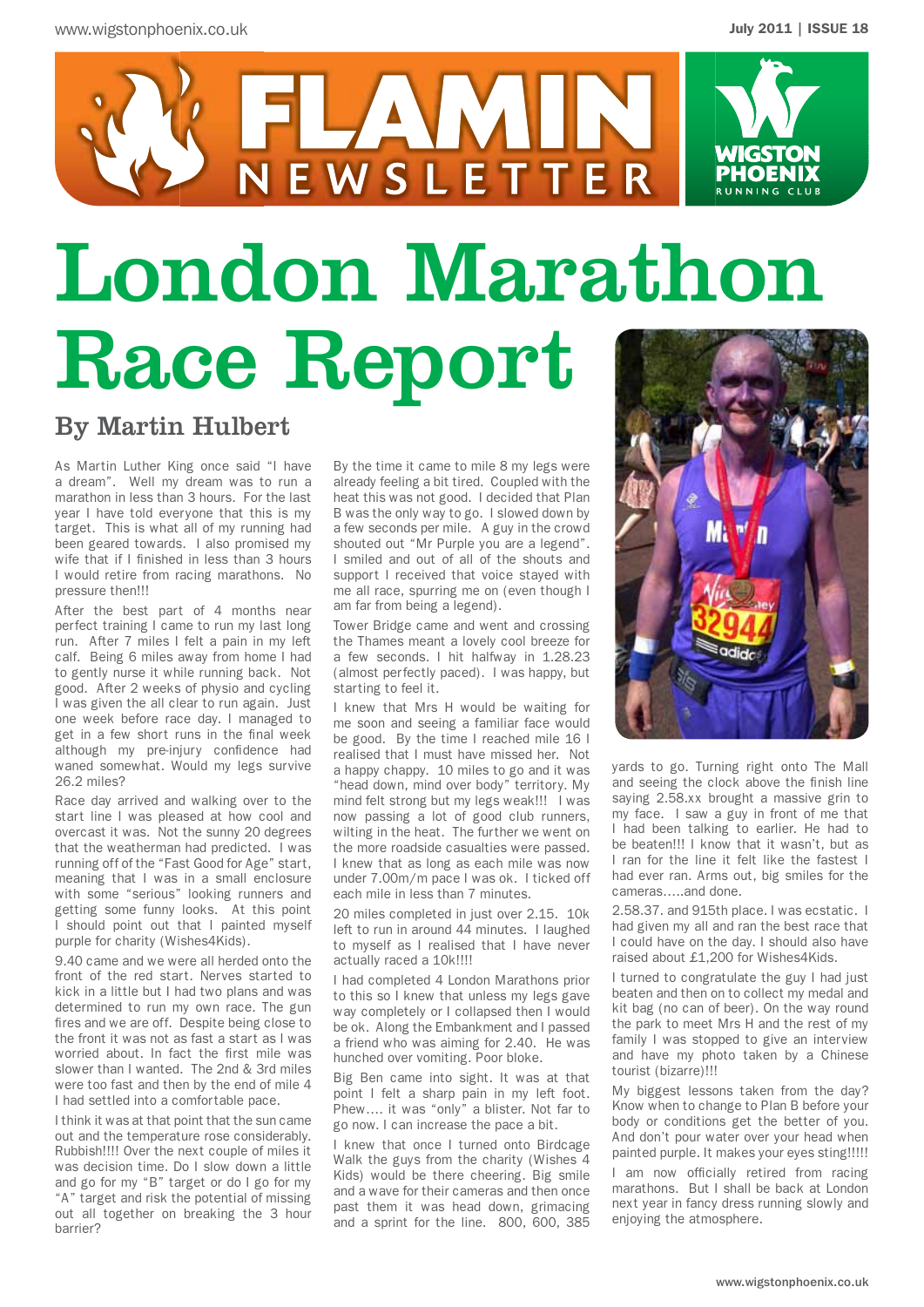# Livingston Relays Race Report

The Livingston Relays this year were re-located to Braunstone Park due to Loughborough University "clearing the decks" ready for the Olympics. Thus we had a new 3 mile lap partly round the perimeter of the course and partly within the park. Comments from runners and officials were favourable, and it seems likely that the move will become permanent.

Owls AC brought two quality squads this year with their Senior Men's and Men's U20 teams. Paul Richardson ran the fastest leg of the day in 14.13 which, with strong performances from Paul Miles, Tom Mahon and Josh Norman, gave them a clear victory. Owls U20 men also gave a strong performance and retained their trophy.

In the Vets race, Leicester Coritanians again had a powerful team running and won their event but there was a surprise in the Ladies race as a young Leicester Coritanians team beat Charnwood who had held this trophy for many years

The performance of Wigston Phoenix teams was very creditable. Special mention must go to the Ladies "A" team who finished 5th and, in particular, Julie Lamb whose time of 19.22 was fastest by a lady vet on the day. She took over from Maxine and pulled back 2 positions to hand over in 5th to Tania Brandon who brought us home in style.

After failing to field a ladies team last year, it was good to see us turning out 2 teams this time with Jo Steane, Jo Howell and Carole Priestley running for us. Jo Howell's time of 23.15 was excellent after a spell on the sidelines with injury.

In the Senior Men's event, Mark Powell put us in 2nd place on a strongly contested first leg. Mike Stiff took over and did well bearing in mind his admin duties on the day. He was followed by fine runs from Alex Webster and Andy Peet to bring us home 6th.

Men's Vets "A" team were 4th, again just outside the medals which was a great performance. Rob Gregory had the quickest time of our quartet, pulling us up from 5th to 4th followed by Clive Jones, Craig Baker and Les Chesterton. Well done the Vets!

The "B" team also did really well to finish 7th. John Mason settled in to a good quick pace and was followed by Dave Wilmot, just back from an operation, Ian Fraser and Malc Merrifield. Ian was the biggest mover, pulling us up from 9th to 7th in a time of 21.16

A good day for Wigston Phoenix, with all teams performing well. My job as Race Director was made easier by a fine turn out of marshals and my particular thanks to all the Wigston Phoenix members who helped on the day.

*Ramon Howe*

# Parkrun Braunstone

-------------------------------------------------------------------------------------------------------------------------------------------------------

Saturday, 25th June 2011 *Race Report courtesy of Braunstone Parkrun*

The 37th event took place at the weekend (25 June), attracting 149 runners to the weekly timed 5k race at Braunstone Park.

In one of the tightest finishes in the event's history, the race was eventually won in 17:32 by David Pearce, making only his second appearance in the series. Just three seconds separated Pearce from Martin Hulbert in second place. Hulbert was one of a large contingent of Wigston Phoenix runners that competed on Saturday as part of a club initiative to introduce more of its members to the event. The three time runner recorded his second second-place finish and was just 1 second shy of the PB that he set in April.





Braunstone parkrun debutant, Carys Morgan of Dulwich Runners, took the women's crown in 23:00 dead, just 4 seconds ahead of Julie Cornes. The Wigston Phoenix athlete, completing her third parkrun, shaved 20 seconds of her PB to secure second place, her highest ever finish in the event. Cornes' clubmate Brigitte Gaillard secured third place in her parkrun bow with a time of 23:26.

http://www.parkrun.org.uk/braunstone/home

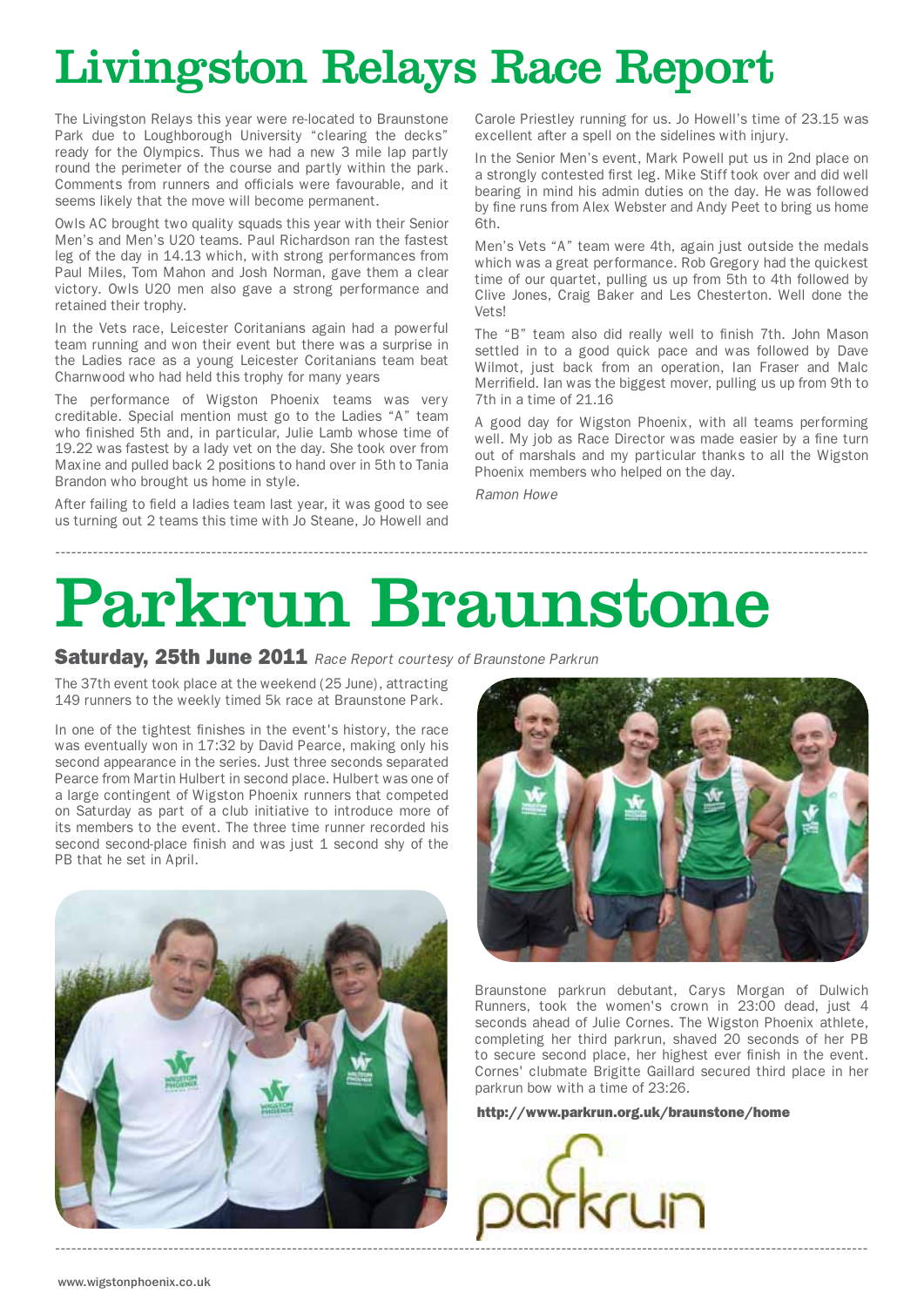## **Website**

website. There will be no major overhaul to the look and feel, just a few cosmetic changes and a few extra features. We want to try and keep things up-to-date for you, and make the more current and important information easier to find.

However to help make it more current, we need more input from you the members, rather than relying on the same handful of people. To make this easier, we have set up a couple of general e-mail addresses to make sure the right information gets to the right place.

results@wigstonphoenix.co.uk - for any results of races you have completed outside the normal local area.

news@wigstonphoenix.co.uk - for any race reports, gossip from social events and photos.

Additionally, we are going to add the ability for you to search on individual performances and club records, to satisfy the statistic addicts amongst you. Other items we hope to add include route maps and an improved photo gallery.

If you have any feedback or suggestions for the website, please let Mark T know. -----------------------------------------------------------------------

## Leicestershire Vision 2020 Athletics Network

The club<br>has applied applied to join the Leicestershire A t h l e t i c s Network in order to help develop the club for existing and new members. There are a number of initiatives available and these will be explored in the coming months. There is no cost



to the club but we have been asked to help with the new Run England scheme to recruit individual member registrations. We therefore plan to use members' current details to register them and if anyone wishes to opt out of the registration please let us know no later than the 31st July 2011.

------------------------------------------------------------------------

## Chairman's Message

Well summer is with us (hopefully) so it is time to get in these nice evening runs. I hope many of you will be joining in the pub runs. For those of you who are new to the club these are a once a month social event which includes a short run with a meal and drink afterwards. Feel free to bring wife/husbands/ partners along (they don't have to do the run). There will be 2 or more groups depending on who knows the route. The next run will be on the 21st July at the Queens Head Billesdon. ( See list and menu at the Legion).\_\_ It also means that the evening league races start and we had a good turn out at Hungarton. With the Joy Cann race being only 5 miles ( Weds 3rd Aug) I hope to see a good turnout so we can keep chasing promotion to Division One. Whatever you decide to do on these summer evenings - run safe. *Pete Sylvester*

-----------------------------------------------------------------------

# **VY GUDIUG**<br>Over the coming weeks, you will see a few changes to the news in brief

#### New Members

Welcome to Liam Neale who joined the club recently.

--------------------------------------------------------------------

--------------------------------------------------------------------

#### Membership Update

For 2011 the Membership Fee is £18 with a 50% concessionary rate of £9 for students, unemployed and those aged over 65. This is now payable via Mel Prusek, Membership Secretary and members are asked to renew immediately. It is also possible to pay via internet banking, please contact Mick Jordan for further details if you wish to pay by this method. Two-thirds of members have now paid up so final reminders will be sent out in June.

#### -------------------------------------------------------------------- Round Leicester Relay – 18th September 2011

The start and finish will now be at Swithland. Maps are in the process of being updated and will be made available on the event website.

#### 4th – 6th November Training Weekend

Deposits of £20 are now required to secure your place following the initial list that was drawn up. Please give to either Sid Greer or Mick Jordan.

--------------------------------------------------------------------

--------------------------------------------------------------------

#### Wollaton Park race – 11th June 11

The race at Wollaton Park was originally meant to be 10K but due to incorrect marshalling the race ended up being 8.7K. Julie Lamb recorded a time of 36.40 and was 1st Lady.

#### -------------------------------------------------------------------- Condolences

The club extends its condolences to both George Mitchell and Geoff Merrington whose wives passed away recently. George's wife Irene was 87 and Geoff's wife Lynda was 71.

--------------------------------------------------------------------

## 2011 Summer Pub Runs Fixtures

The date for the July pub run has been amended from the 14th to the 21st and the venue changed to Billesdon.

Current details are as follows:

Thurs 21st July The Queens Head, Billesdon Thurs 11th Aug The Old Black Horse, Houghton on the Hill Thurs 8th Sep The Red Lion, Huncote

Meet at 6.45pm, ready to run at 7pm. Steady run for approximately 50 minutes, ready to eat at 8.30-8.45pm. ------------------------------------------------------------------------

### Newsletter contacts

results@wigstonphoenix.co.uk news@wigstonphoenix.co.uk